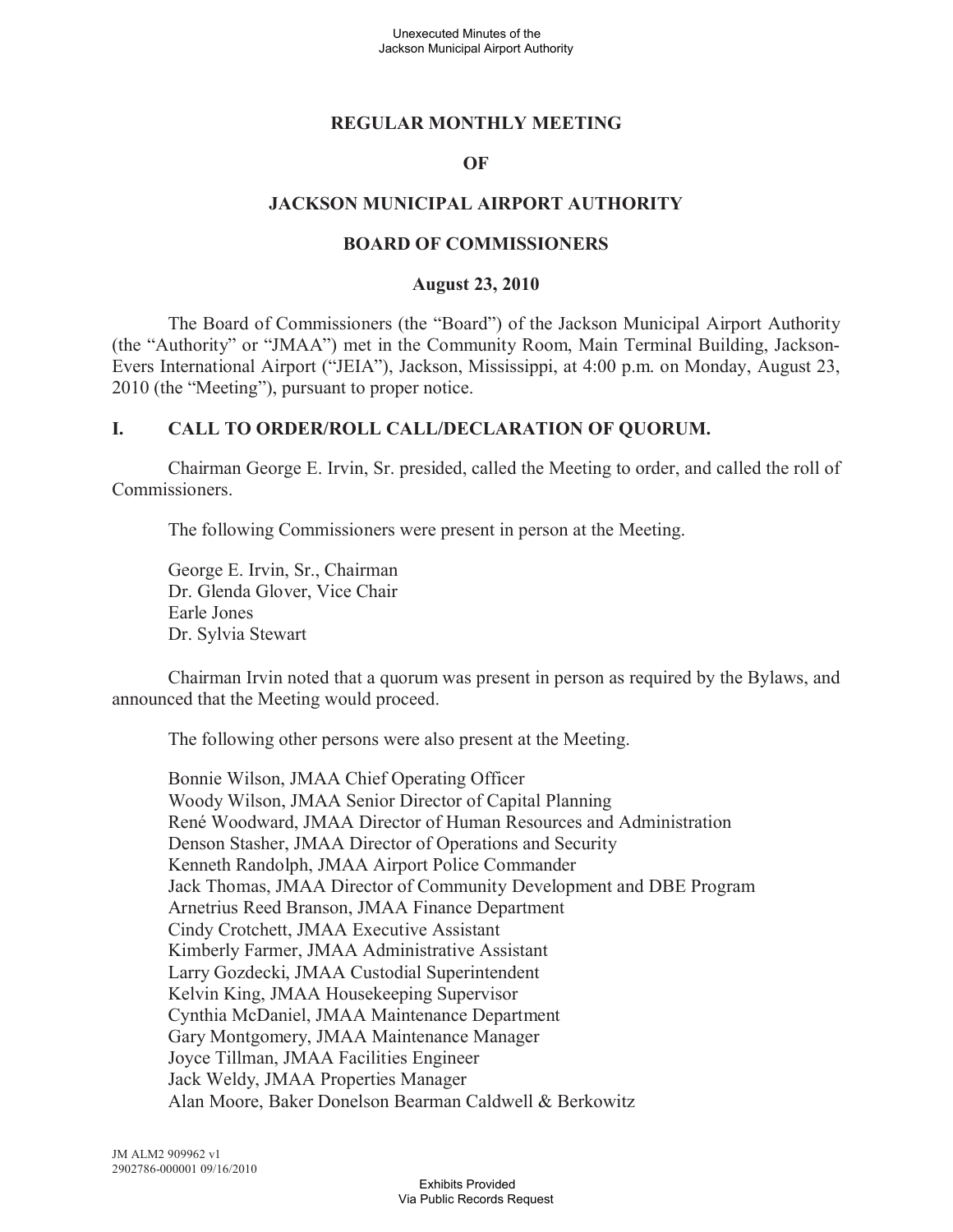Jeff Wagner, Baker Donelson Bearman Caldwell & Berkowitz Jim White, Waggoner Engineering, Inc.

#### **II. APPROVAL AND EXECUTION OF MINUTES.**

**A. Customer Service and Marketing Committee Meeting, July 26, 2010.** 

## **B. Open Session and Executive Session of the Regular Monthly Meeting of the Board, July 26, 2010.**

#### **C. Open Session and Executive Session of the Regular Monthly Work Session of the Board, August 19, 2010.**

After discussion, upon motion duly made by Commissioner Jones, seconded by Commissioner Stewart, and unanimously approved by the affirmative votes of all Commissioners present, the minutes of (i) the Customer Service and Marketing Committee Meeting on July 26, 2010; (ii) the Open Session and Executive Session of the Regular Monthly Meeting on July 26, 2010; and (ii) the Open Session and Executive Session of the Regular Monthly Work Session on August 19, 2010, were approved as presented and directed to be filed in the appropriate minute book and records of the Authority.

## **III. PUBLIC COMMENTS.**

None.

## **IV. REPORTS.**

# **A. Chief Executive Officer.**

- 1. Airport Project Manager Summary, Period Ending July 31, 2010.
- 2. Airport Activity Statistics Report, Period Ending July 31, 2010.

Ms. Wilson advised the Board that Mr. Vanderleest was in a meeting with Senator Wicker, Governor Barbour and others regarding an effort to obtain a Small Community Development Grant from the FAA in order to more aggressively market direct passenger service between Washington Reagan National Airport in Washington, DC and Baltimore-Washington International Airport. In Mr. Vanderleest's absence, Ms. Wilson said she would discuss the agenda and action items with the Board.

Ms. Wilson directed the Board's attention to the Airport Project Manager Summary and the Airport Activity Statistics Report as found in the packet distributed to the Board prior to the Meeting (the "Packet"), and discussed these reports with the Board. A copy of the Packet is attached as an exhibit to the minutes of the Meeting.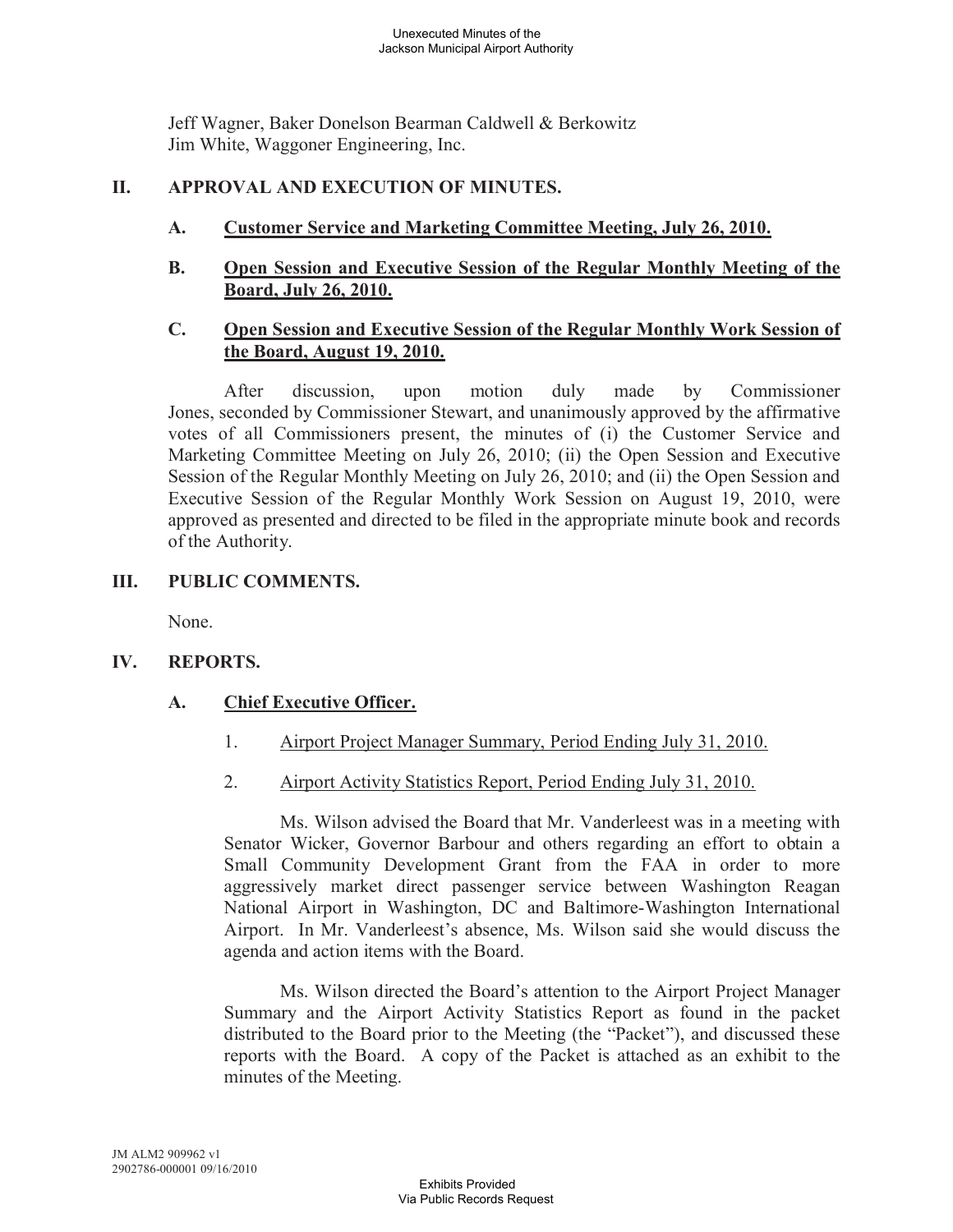- 3. Employee and Organizational Recognitions.
	- a. Employee of the Month, August 2010: Cynthia McDaniel, Housekeeper I, Maintenance Department.

Ms. Wilson recognized and commended Ms. McDaniel for being named Employee of the Month for August 2010.

#### 4. Professional Development Recognitions.

- a. Larry Gozdecki, Custodial Superintendent, Maintenance Department.
	- (1) Certificate of Completion, Levels II & III, ATSI, Sponsored by AAAE Airport Training & Safety Institute.

Ms. Wilson recognized and commended Mr. Gozdecki for receiving a Certificate of Completion for Levels II & III ATSI from the AAAE Airport Training & Safety Institute.

#### **B. Attorney.**

Mr. Moore said he had a matter to discuss with the Board regarding the reimbursement of Board travel expenses, but he asked Chairman Irvin to defer discussion and action on that matter until the end of the Meeting.

## **V. ACTION ITEMS.**

## **A. Financial Matters.**

- 1. Financial Reports for July 2010.
	- a. Balance Sheet: Accept.
	- b. Income Statement: Accept.
	- c. Claims Docket for July 2010: Approve.

Ms. Wilson directed the Board's attention to the above financial reports for July 2010 and the Claims Docket for July 2010, all of which were included in the Packet.

After discussion, upon motion duly made by Commissioner Stewart, seconded by Commissioner Glover, and unanimously approved by the affirmative votes of all Commissioners present, the Board adopted the following resolution.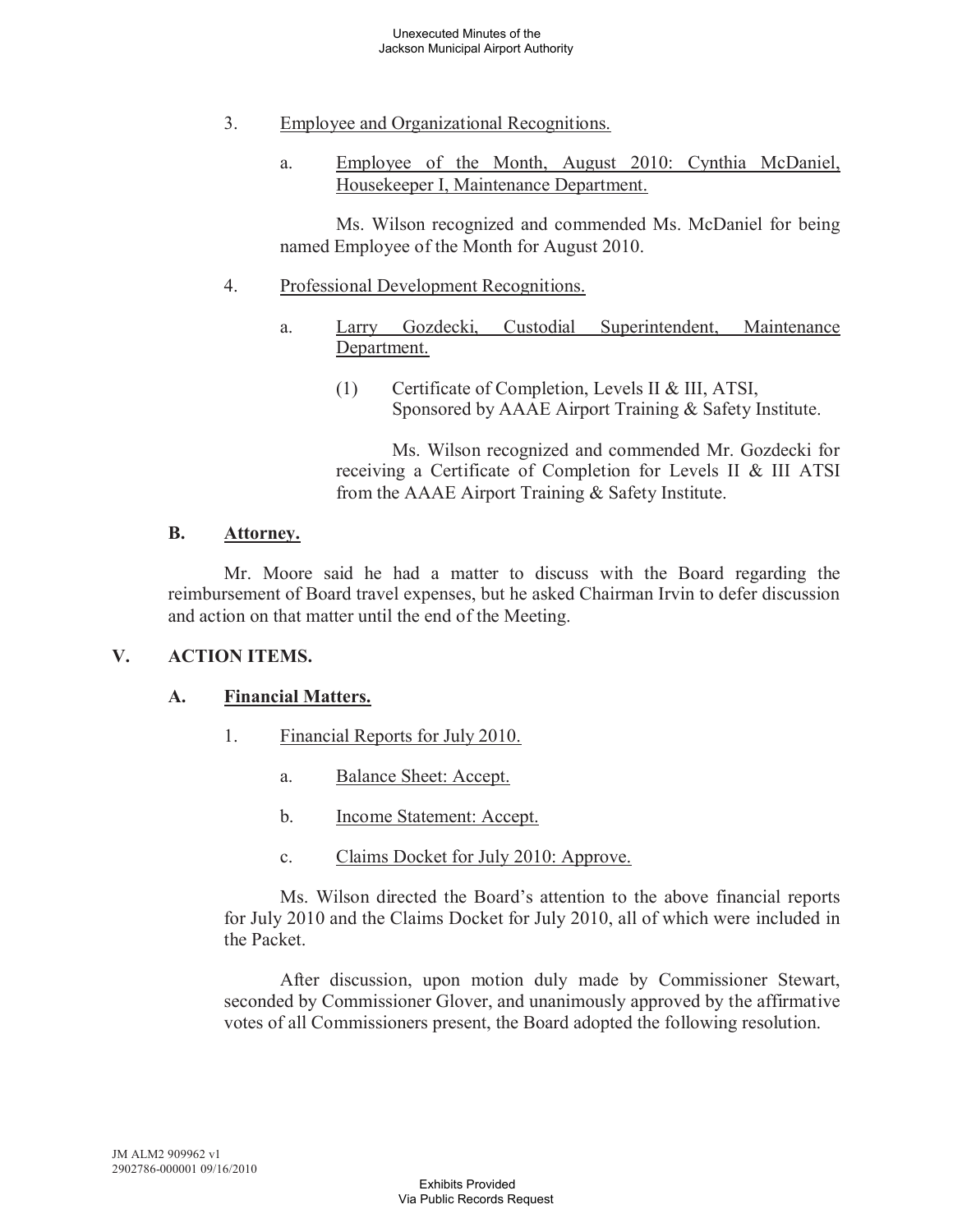## **RESOLUTION ACCEPTING FINANCIAL REPORTS FOR JULY 2010 AND APPROVING AND AUTHORIZING PAYMENT OF CLAIMS DOCKET FOR JULY 2010**

**WHEREAS**, the Board of Commissioners (the "Board") of the Jackson Municipal Airport Authority (the "Authority") has reviewed and considered (i) certain financial statements for the Authority for the month and period ending July 31, 2010 (the "Financial Reports"), and (ii) the Claims Docket of the Authority for the month of July 2010 (the "Claims"), both the Financial Reports and the Claims being (i) included in the packet distributed to the Board prior to the August 23, 2010, Regular Monthly Meeting of the Board, and (ii) incorporated herein by reference;

**NOW, THEREFORE, BE IT RESOLVED**, the Board hereby (i) accepts the Financial Reports and (ii) approves and authorizes payment of the Claims in the total amount of \$714,240.50.

2. Fiscal Year 2010 Budget Presentation.

This matter was deferred until later in the Meeting.

## **B. Service Agreements.**

- 1. Management Agreement for Designated Parking Areas, JEIA: Authorize Extension.
- 2. JMAA Contract No. 10-006, Compliance Audit Avis Rent A Car, JEIA: Accept Report.
- 3. JMAA Project No. 013-10, Structural Enhancement of Old Cargo Building, JEIA: Authorize Negotiation.
- 4. JMAA Project No. 021-10, Checkpoint Redesign and Relocation, JEIA: Authorize Agreement.
- 5. JMAA Project No. 019-10, General Aviation Apron Repair and Improvements, Authorize Agreement.

Ms. Wilson directed the Board's attention to the Memoranda in the Packet which described these matters, and discussed these matters with the Board.

After discussion, upon motion duly made by Commissioner Stewart, seconded by Commissioner Glover, and unanimously approved by the affirmative votes of all Commissioners present, the Board adopted the following resolution.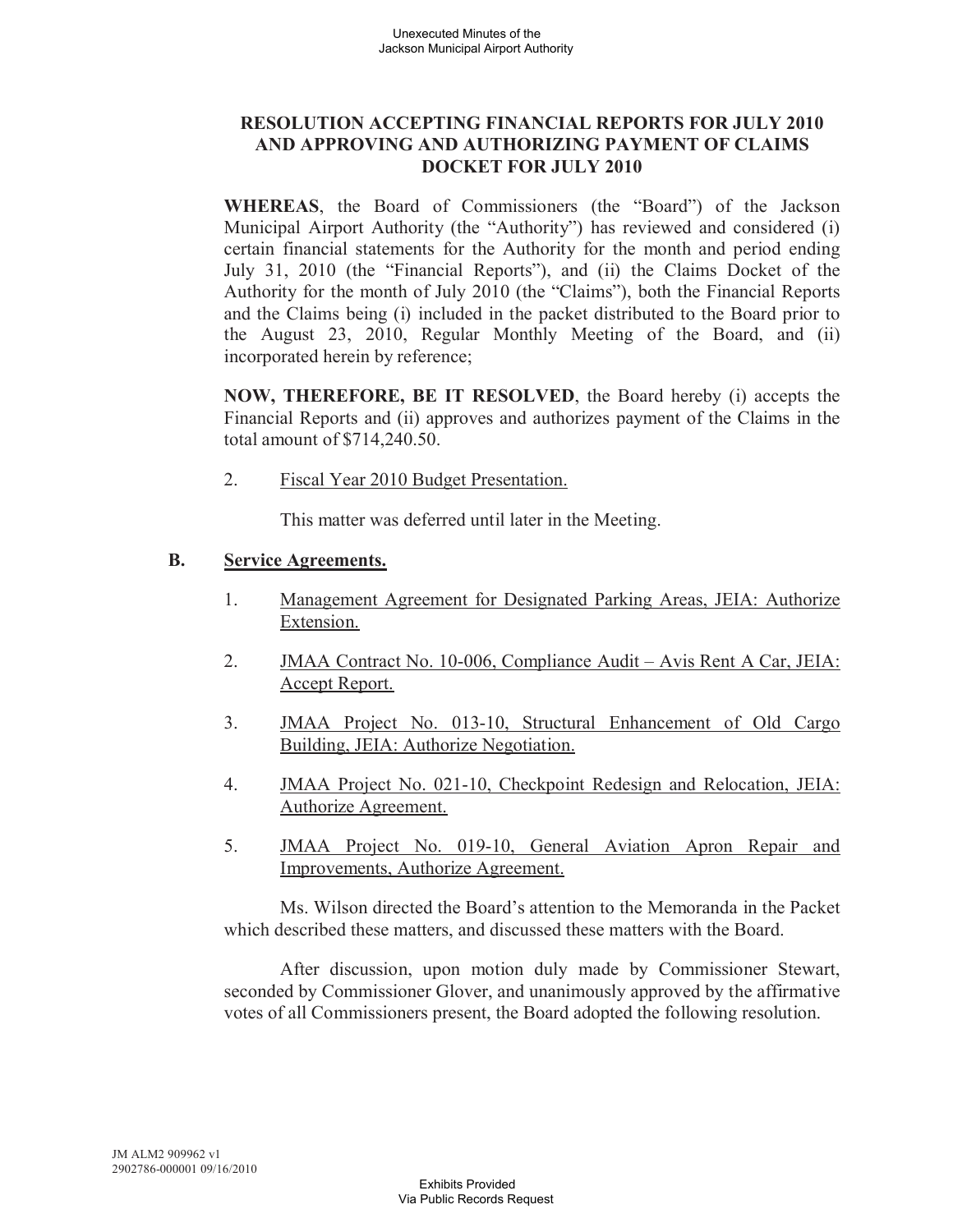## **RESOLUTION APPROVING AND AUTHORIZING CERTAIN ACTIONS WITH RESPECT TO CERTAIN SERVICE AGREEMENTS**

**WHEREAS**, the staff of the Jackson Municipal Airport Authority (the "Authority") has recommended that the Board of Commissioners of the Authority (the "Board") approve and authorize certain actions with respect to certain service agreements identified below, all as more particularly described in certain memoranda (i) included in the packet distributed to the Board prior to the August 23, 2010, Regular Monthly Meeting of the Board, and (ii) incorporated herein by reference (separately, each a "Memorandum;" collectively, the "Memoranda"); and

**WHEREAS**, the Board has reviewed the Memoranda and considered the recommendations therein by the staff of the Authority;

**NOW, THEREFORE, BE IT RESOLVED**, the Board hereby determines that it would be in the best interests of and in furtherance of the duties and responsibilities of the Authority to, and the Board hereby does, take the following action:

- 1. The Board approves and authorizes an extension of the existing management agreement between the Authority and Jackson Parking Associates, A Joint Venture of Central Parking System of Mississippi, Inc. and Pullum & Associates, LTD ("JPA"), for services in connection with management of designated parking areas at Jackson-Evers International Airport ("JEIA") for a term of one year (the "JPA Renewal Agreement"), said JPA Renewal Agreement to be in such form and to contain such terms and conditions consistent with the Memorandum dated August 2, 2010, which describes this matter, as may be deemed appropriate by the Chief Executive Officer of the Authority, as evidenced by his execution thereof.
- 2. The Board (i) acknowledges receipt of the report from Willie B. Sims, Jr., CPA, PLLC ("Mr. Sims"), regarding the contract review audit of Avis Rent A Car System, Inc. ("Avis") under Avis' Non-Exclusive Concession Agreement for On-Airport Automobile Rental Concessions and (ii) accepts the findings by Mr. Sims of (a) no significant compliance issues and (b) that Avis has reported and paid appropriate concessions fees and Customer Facility Charges for fiscal years 2008 and 2009, as set forth in the Memorandum dated August 2, 2010, which describes this matter.
- 3. The Board approves and authorizes negotiation of an agreement with JBHM Architects, P.A. ("JBHM") for certain professional design and construction oversight services in connection with rehabilitation and structural enhancement of the old air cargo facility at JEIA (the "JBHM Agreement"), the final form of said JBHM Agreement to be submitted to the Board for review and approval.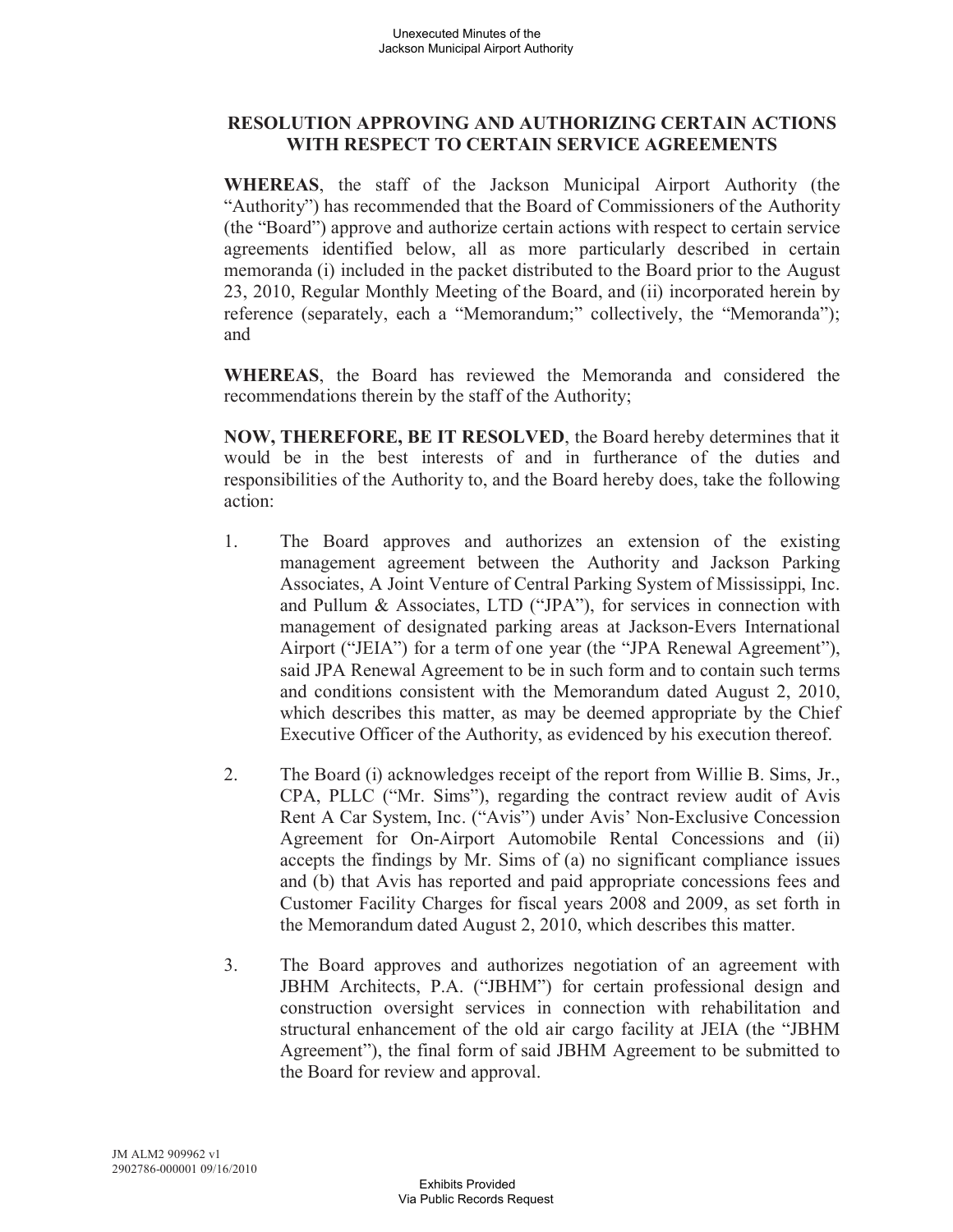- 4. The Board approves and authorizes negotiation and execution of an agreement with Barranco, PLLC ("Barranco") for certain professional services relating to terminal security checkpoint design and relocation at JEIA (the "Barranco Agreement"), said Barranco Agreement to be in such form and to contain such terms and conditions consistent with the Memorandum dated August 14, 2010, which describes this matter, as may be deemed appropriate by the Chief Executive Officer of the Authority, as evidenced by his execution thereof.
- 5. The Board approves and authorizes negotiation and execution of a professional services agreement with Neel-Schaffer, Inc. ("NS") to provide certain professional engineering and related services in connection with proposed repairs to the general aviation ramp at JEIA (the "NS Agreement"), said NS Agreement to be in such form and to contain such terms and conditions consistent with the Memorandum dated August 3, 2010, which describes this matter, as may be deemed appropriate by the Chief Executive Officer of the Authority, as evidenced by his execution thereof.

## **C. Construction Projects.**

- 1. JMAA Project No. 002-09, Removal and Replacement of Tower HVAC Units, JEIA: Award Contract.
- 2. JMAA Project No. 020-10, Vestibule HVAC Installation, JEIA: Award Contract.

Ms. Wilson directed the Board's attention to the Memoranda in the Packet which described these matters, and discussed these matters with the Board.

After discussion, upon motion duly made by Commissioner Stewart, seconded by Commissioner Glover, and unanimously approved by the affirmative votes of all Commissioners present, the Board adopted the following resolution.

#### **RESOLUTION APPROVING AND AUTHORIZING CERTAIN ACTIONS WITH RESPECT TO CERTAIN CONSTRUCTION PROJECTS**

**WHEREAS**, the staff of the Jackson Municipal Airport Authority (the "Authority") has recommended that the Board of Commissioners of the Authority (the "Board") approve and authorize certain actions with respect to certain construction projects identified below, all as more particularly described in certain memoranda (i) included in the packet distributed to the Board prior to the August 23, 2010, Regular Monthly Meeting of the Board, and (ii) incorporated herein by reference (separately, each a "Memorandum;" collectively, the "Memoranda"); and

**WHEREAS**, the Board has reviewed the Memoranda and considered the recommendations therein by the staff of the Authority;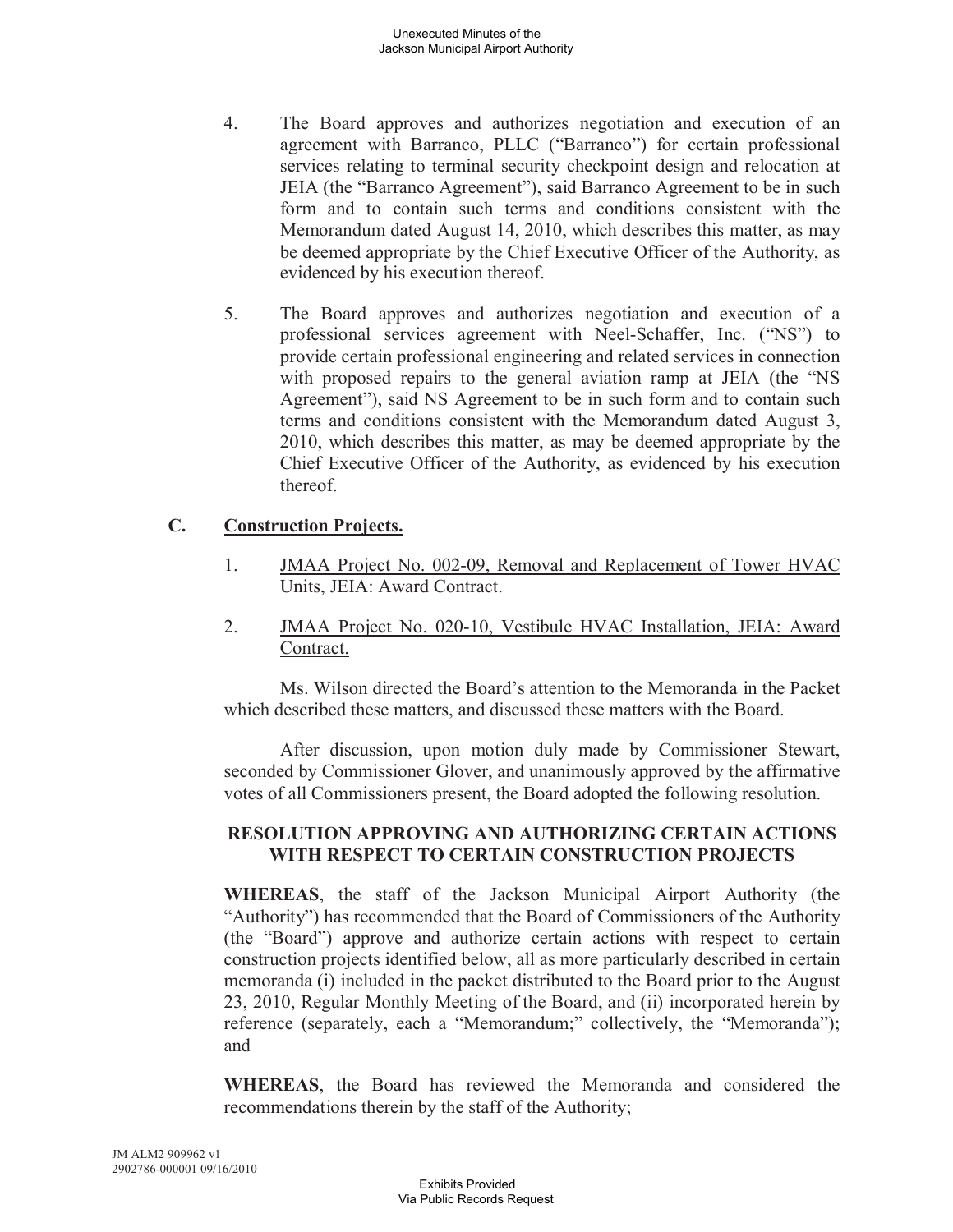**NOW, THEREFORE, BE IT RESOLVED**, the Board hereby determines that it would be in the best interests of and in furtherance of the duties and responsibilities of the Authority to, and the Board hereby does, take the following action:

- 1. The Board accepts the bid submitted by Fountain Construction Co., Inc. ("Fountain") in the amount of \$217,500.00 for the base bid and an additional \$28,820.00 for Alternate 1, for a total project cost of \$246,320.00, as the lowest and best bid for JMAA Project No. 002-09 for Removal and Replacement of Tower HVAC Units at Jackson-Evers International Airport (the "HVAC Repair Project"); and approves and authorizes negotiation, execution and accomplishment of an agreement with Fountain to accomplish the HVAC Repair Project (the "Fountain Agreement"), said Fountain Agreement to be in such form and to contain such terms and conditions consistent with the Memorandum dated August 6, 2010, which describes this matter, as may be deemed appropriate by the Chief Executive Officer of the Authority, as evidenced by his execution thereof.
- 2. The Board accepts the bid submitted by N&W Construction Co., Inc. ("N&W") in the amount of \$16,250.00 as the lowest and best bid for JMAA Project No. 020-10 for Vestibule HVAC Installation at Jackson-Evers International Airport (the "Vestibule HVAC Project"); and approves and authorizes negotiation, execution and accomplishment of an agreement with N&W to accomplish the Vestibule HVAC Project (the "N&W Agreement"), said N&W Agreement to be in such form and to contain such terms and conditions consistent with the Memorandum dated August 13, 2010, which describes this matter, as may be deemed appropriate by the Chief Executive Officer of the Authority, as evidenced by his execution thereof.

## **D. Procurements.**

No action or discussion took place at the Meeting regarding procurements.

# **E. Grants.**

No action or discussion took place at the Meeting regarding grants.

# **F. Other Matters.**

1. JMAA's Leadership Excellence in Aviation Program (LEAP) Trip to Washington, DC: Authorize Travel.

Ms. Wilson directed the Board's attention to the memorandum in the Packet which described this matter and discussed this matter with the Board.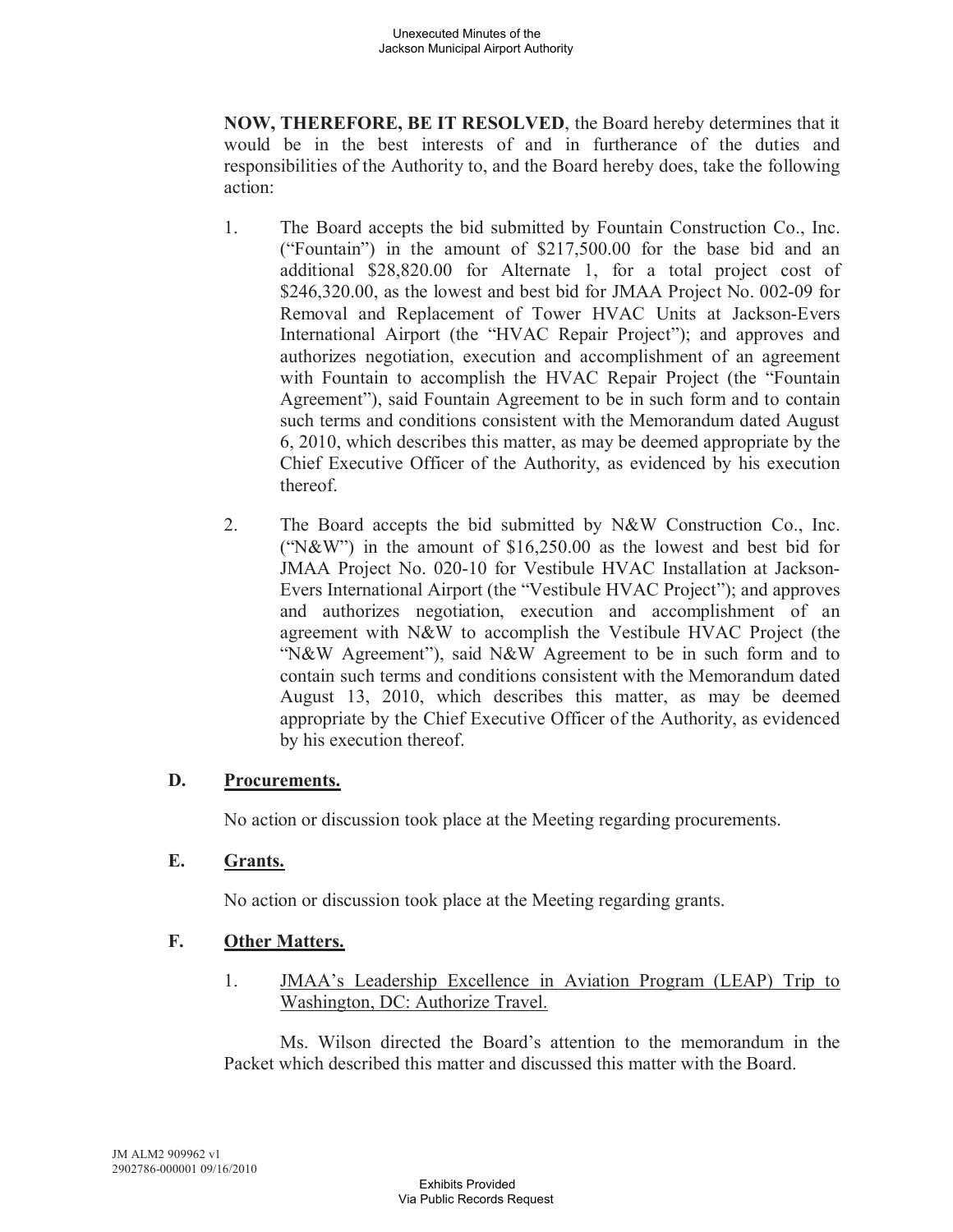After discussion, upon motion duly made by Commissioner Stewart, seconded by Commissioner Glover, and unanimously approved by the affirmative votes of all Commissioners present, the Board adopted the following resolution.

#### **RESOLUTION AUTHORIZING TRAVEL EXPENSES FOR LEADERSHIP EXCELLENCE IN AVIATION PROGRAM (LEAP) TEAM MEMBERS AND STAFF**

**WHEREAS**, the Jackson Municipal Airport Authority (the "Authority" and "JMAA") has provided a leadership training program to its employees, known as the "Leadership Excellence in Aviation Program," or "LEAP"; and

**WHEREAS**, the LEAP program has been a great success and has provided selected JMAA employees with an opportunity to increase their skills so as to make a greater contribution to the success of the Authority; and

**WHEREAS**, as set forth in that certain memorandum dated August 12, 2010, (i) included in the packet distributed to the Board of Commissioners (the "Board") of the Authority prior to the August 23, 2010, Regular Monthly Meeting of the Board, and (ii) incorporated herein by reference (the "Memorandum"), the senior staff of the Authority has recommended that the Board approve and authorize travel and related expenses for eleven (11) LEAP team members and three (3) other JMAA staff members to travel to Washington, DC on October  $4 - 5$ , 2010, as an element of the LEAP program, at an estimated cost of approximately \$15,700; and

**WHEREAS**, the Board has reviewed the Memoranda and considered the recommendations therein by the staff of the Authority;

**NOW, THEREFORE, BE IT RESOLVED**, the Board hereby determines that it would be in the best interests of and in furtherance of the duties and responsibilities of the Authority to, and the Board hereby does, authorize and approve reimbursement of reasonable travel, lodging, food and related expenses for LEAP team members and staff to visit Washington, DC, as more particularly described in the Memorandum.

2. Fiscal Year 2011 Budget Presentation.

Ms. Wilson reminded the Board that a full discussion of the FY2011 Budget would be held at the September Board meeting.

3. September Board Meeting.

The Board discussed but made no final decision regarding the call of a Special Board Meeting for Friday morning, September 24, 2010. Chairman Irvin said that he would poll the Board and call a Special Meeting for the most convenient time for a majority of the Board.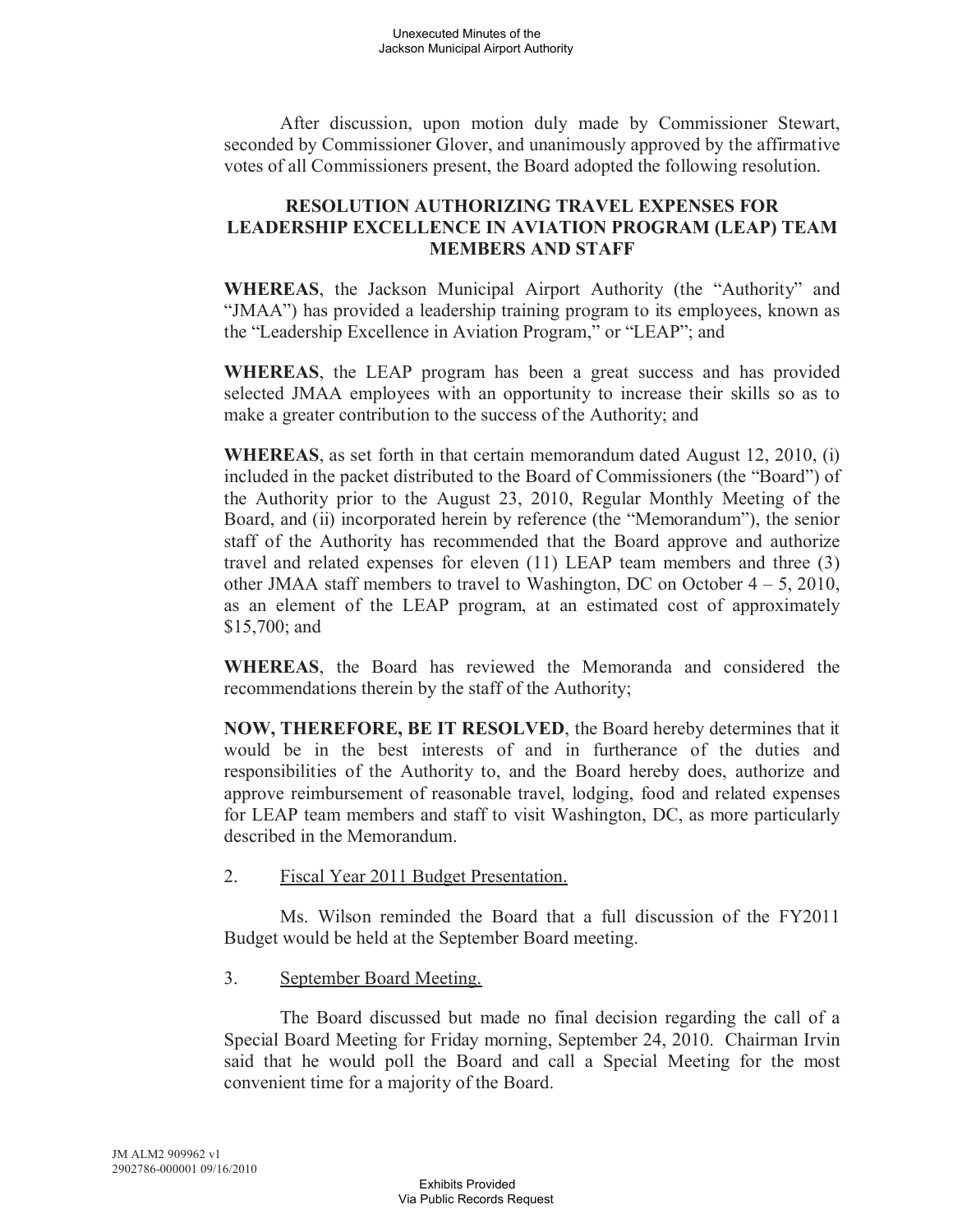## 4. Board Travel.

Mr. Moore said that in response to Chairman Irvin's direction to bring closure to the Board travel issue, he had reviewed the "Resolution Approving and Authorizing Payment of Certain Travel Expenses" adopted by the Board at the December 17, 2008, Meeting (the "Resolution"). That Resolution, a copy of which is attached as an exhibit to the minutes of this Meeting, approved certain travel expenses for Commissioners Jones and Stewart subject to proper documentation and verification. As discussed in the minutes of the Board Work Session on January 22, 2009, Commissioner Stewart had not presented complete documentation of her expenses at that time.

Mr. Moore said that Commissioner Stewart had recently provided documentation of \$5,270.53 in expenses covered by the Resolution.

Mr. Moore then discussed the recent review of other Board travel expenses, which had resulted in several Commissioners deciding to reimburse the Authority for expenses which were not completely documented. Mr. Moore said that Commissioner Stewart's undocumented expenses from that review totaled \$5,569.17. Mr. Moore said that if Commissioner Stewarts' documented travel expenses of \$5,270.53 were credited against the total of \$5,569.17 in incomplete documented expenses, the balance would be \$289.64.

After discussion, upon motion duly made by Commissioner Jones, seconded by Commissioner Glover, and adopted by the affirmative votes of Commissioners Irvin, Jones and Glover, with Commissioner Stewart abstaining, the Board adopted the following resolution.

## **RESOLUTION APPROVING AND AUTHORIZING REIMBURSEMENT OF BOARD TRAVEL**

**WHEREAS**, by resolution duly adopted on December 17, 2008, the Board of Commissioners (the "Board") of the Jackson Municipal Airport Authority (the "Authority") approved and authorized reimbursement of certain travel expenses to Commissioner Sylvia Stewart (the "Reimbursable Expenses"), a copy of said resolution being attached to and incorporated into the minutes of the Regular Monthly Meeting of the Board on August 23, 2010; and

**WHEREAS**, Commissioner Stewart has submitted appropriate documentation and verification of the Reimbursable Expenses to the Authority in the total amount of \$5,270.53; and

**WHEREAS**, in the course of reviewing other expenses incurred by Commissioners and reimbursed by the Authority, the Authority determined that Commissioner Stewart had been reimbursed for \$5,569.17 in expenses for which complete documentation had not been provided (the "Undocumented Expenses"), and Commissioner Stewart has offered to reimburse the Authority for the full amount of the Undocumented Expenses; and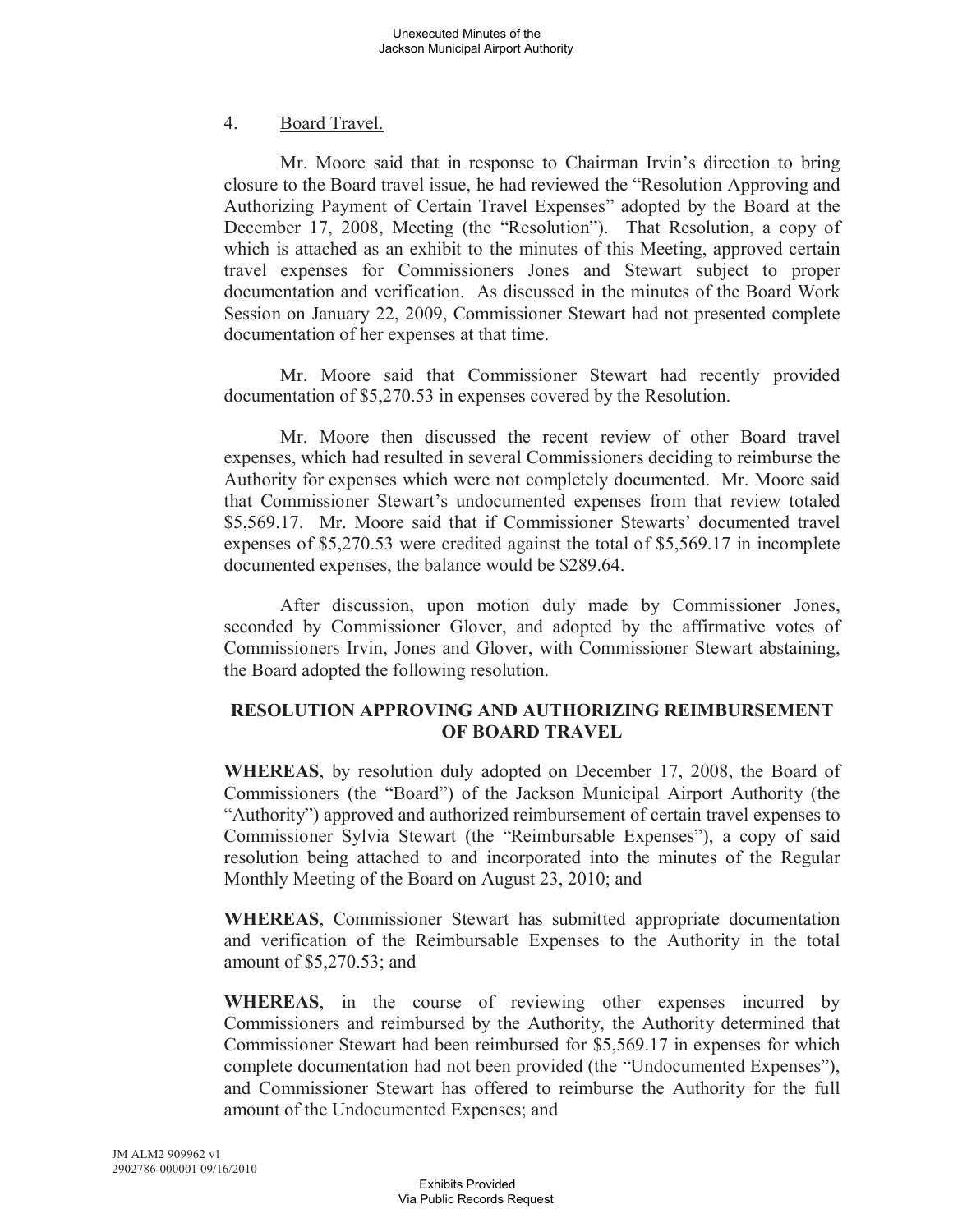**WHEREAS**, the Board has considered the Reimbursable Expenses and the Undocumented Expenses, and has determined that the Undocumented Expenses, though not fully and completely documented, were nevertheless incurred by Dr. Stewart for a proper purpose consistent with the Authority's purpose, powers and authority;

**NOW, THEREFORE, BE IT RESOLVED**, the Board hereby determines that it would be in the best interests of and in furtherance of the duties and responsibilities of the Authority to, and the Board hereby does: (i) waive the applicable provisions of the Board Travel Policy requiring timely submission of expenses to be reimbursed, with respect to the Reimbursable Expenses; and (ii) authorizes and approves reimbursement of the Reimbursable Expenses to Commissioner Stewart by way of a reduction of \$5,270.53 from the amount to be reimbursed by Commissioner Stewart to the Authority for the Undocumented Expenses, leaving a total of \$289.64 to be repaid by Commissioner Stewart to the Authority.

#### 5. Small Community Development Grant Application.

Mr. Vanderleest joined the Meeting at this time. Mr. Vanderleest said that the meeting with Senator Wicker, Governor Barbour and others went well, and that he was optimistic that the Authority might be able to receive a Small Community Development Grant and aggressively market flights to and from Washington Reagan National Airport and Baltimore-Washington International Airport in order to maintain the current number of flights to and from the Washington, DC area.

## **VI. DISCUSSION: STRATEGIC INITIATIVES.**

No discussion or action was taken at the Meeting regarding strategic initiatives.